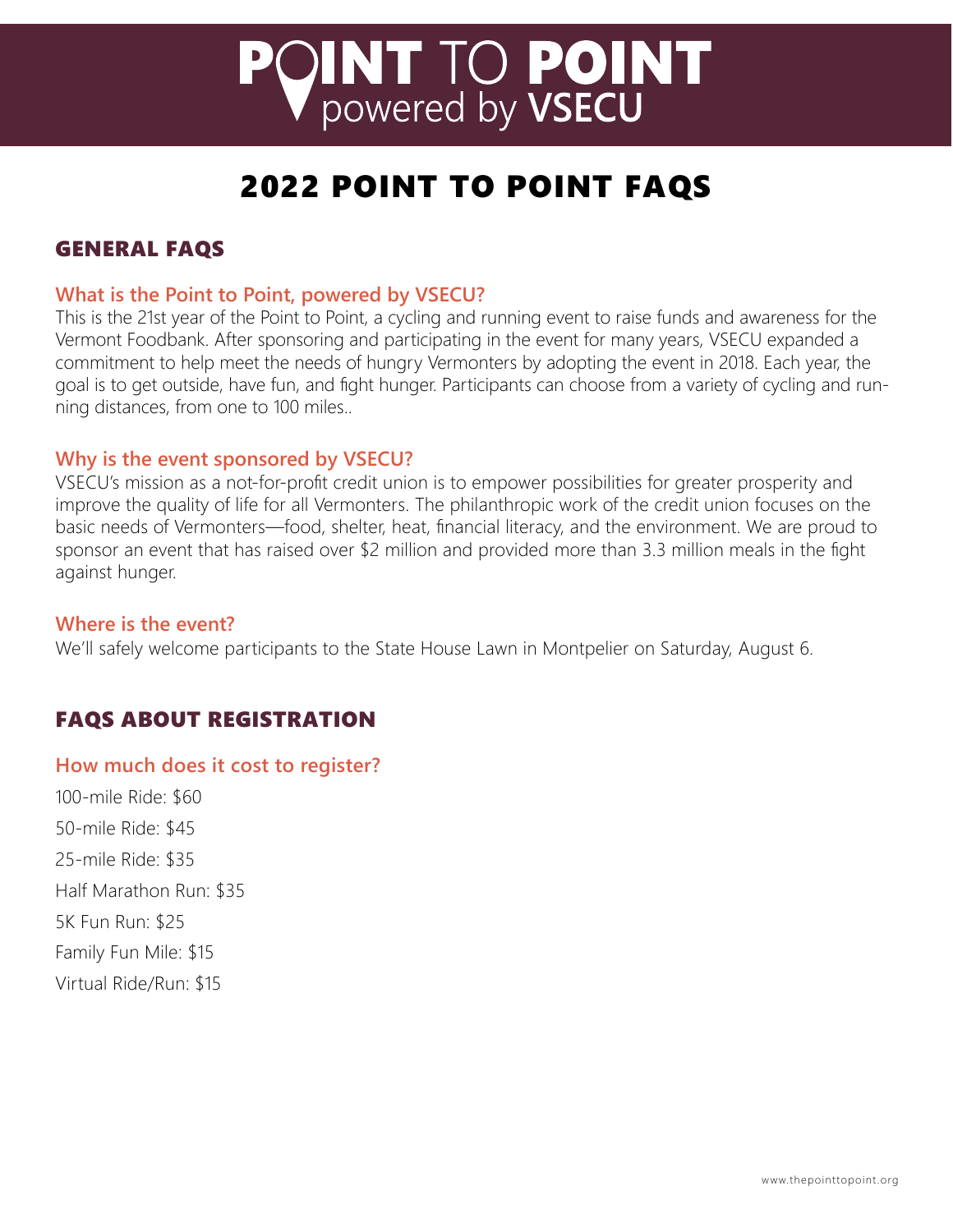# **What do I get when I register?**

All Point to Point participants will receive snacks for their ride or run, an event t-shirt and other great Point to Point merchandise, and several special perks on event day:



**You will receive the following:**

- Access to the wellness tent for massages, treats, and other
- Two free beer tickets
- Coupon to use at your favorite food truck
- Your official Point to Point t-shirt, neck gaiter, and medal
- First aid kit
- Chapstick

# **How and when do I get my swag bag?**

We'll have your bag of swag and goodies waiting for you at the end of your ride or run!

# FAQS ABOUT FUNDRAISING

# **What organization does the Point to Point raise funds for?**

Funds raised through the Point to Point go directly to the [Vermont Foodbank,](https://www.vtfoodbank.org/) the state's largest hunger-relief organization, to help the 30% of Vermonters struggling to put food on the table. The Foodbank serves Vermonters through a network of food shelves, meal sites, schools, hospitals, and housing sites.

# **Does the Point to Point have a fundraising goal for 2022?**

Yes! Our goal is to raise \$150,000 for the Vermont Foodbank. This will provide over 250,000 meals for our neighbors who don't know where their next meal is coming from.

# **Is there a minimum fundraising amount? What is it?**

Please remember that, in addition to registration costs, all participants must meet the minimum fundraising requirement of \$150. That's 250 meals for Vermonters in need! To help you reach \$150 and raise even more, [check out our page of fundraising tips.](https://www.thepointtopoint.org/fundraising-tips)

# **When do I need to reach my fundraising minimum of \$150?**

Fundraising minimums must be met by Saturday, August 20. All riders and runners are committed to raising a minimum of \$150, unless they paid the \$150 up front along with their entry fee.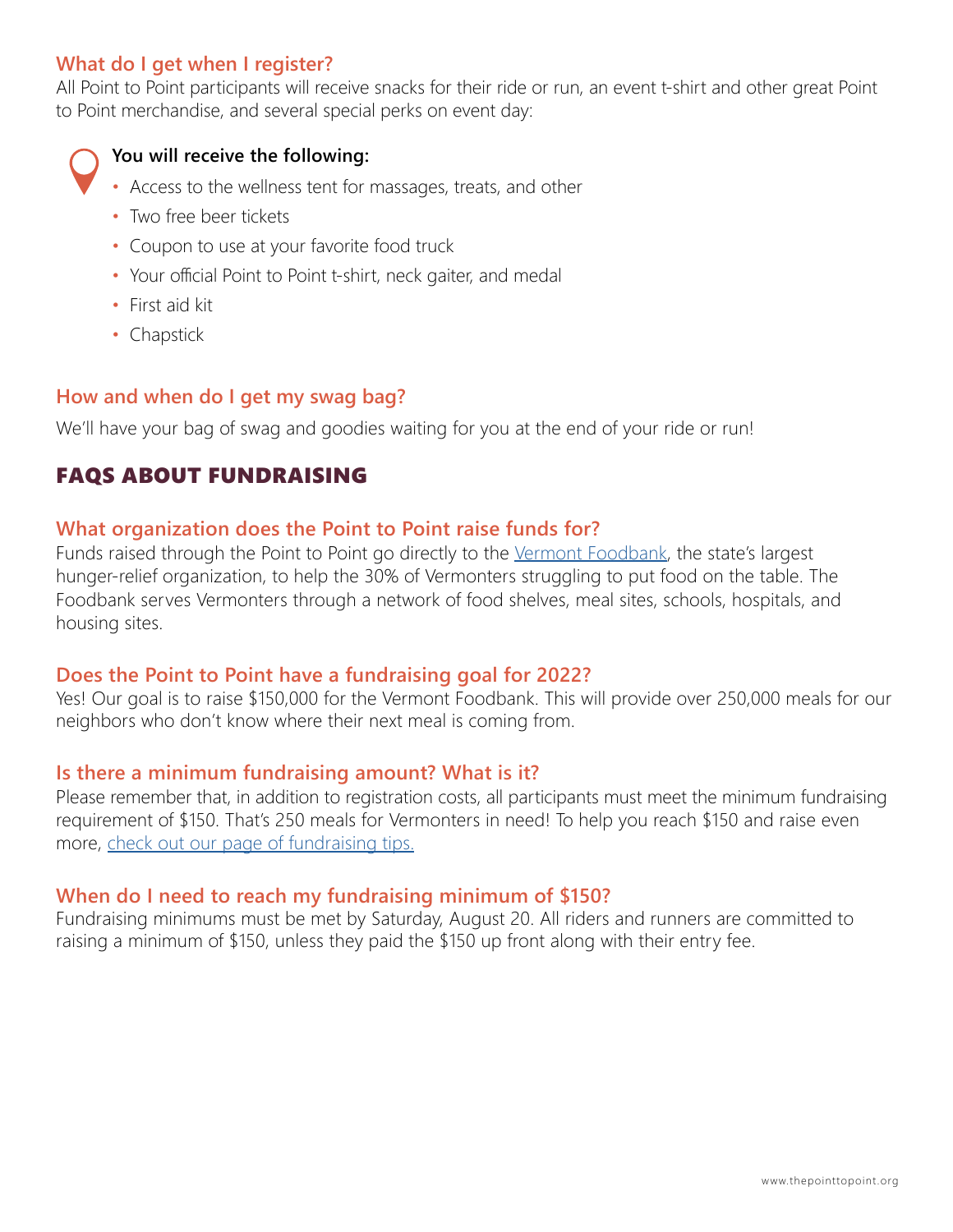**Those who haven't met the minimum required amount by 12:00 PM on August 20 will be charged the balance on August 23, 2022.** On this date, the amount needed to reach your \$150 minimum will be automatically charged to the card provided at registration.

| <b>DONATION</b> | <b>NUMBER OF MEALS</b> | <b>POUNDS OF FOOD</b> |
|-----------------|------------------------|-----------------------|
| \$25            | 41.75                  | 50.1                  |
| \$50            | 83.5                   | 100.2                 |
| \$75            | 125.25                 | 150.3                 |
| \$100           | 167                    | 200.4                 |
| \$150           | 250.5                  | 300.6                 |
| \$200           | 334                    | 400.8                 |

# **How many meals does my \$150 provide?**

# **Are there awards for raising more than \$150?**

There sure are! We have great incentives to give to those who hit certain fundraising goals\* above the

- \$200 or more-P2P hunger Fighter Jersey
- \$400 or more—(the above, and) 10-punch State Park Pass with your choice between a hand-crafted Point to Point Woodzie or a two-for-one Point to Point cup and koozie combo
- \$800 or more—(all of the above, and) Vermont Skida Brim Hat and local Vermont chocolate
- \$1,500 or more—(all of the above, and) a Point to Point VELO bike sock.

We will also have prizes for the following categories:

- Top **three** fundraising individuals— Finish on the podium and you get to choose, in order, which of our three prizes you want to take home: a [Voyager lawn chair,](https://parkitmovement.com/products/the-voyager-chair?variant=31457158627401¤cy=USD&utm_medium=product_sync&utm_source=google&utm_content=sag_organic&utm_campaign=sag_organic&utm_campaign=gs-2021-03-01&utm_source=google&utm_medium=smart_campaign&gclid=CjwKCAiAksyNBhAPEiwAlDBeLE2OJD3D8rq7ufn7AzS4G6iZIIfJIYCj48YapxAEh7fwTeRFuokKQxoCBe4QAvD_BwE) a [Republic of Durable Goods portable](https://republicofdurablegoods.com/collections/all-rdg), [hammock](https://republicofdurablegoods.com/collections/all-rdg) or a Garmin Edge<sup>®</sup> Explore bike GPS.
- Top fundraising team If your team raises the most money, you'll each get your very own Point to Point quick flip backpack jacket.or Point to Point quarter zip pullover.

*\*Although you have longer to raise money for the Vermont Foodbank, fundraising awards will be based on funds raised as of 2:00 PM on Saturday, August 6, 2022.*

# **Can I fundraise online?**

Absolutely. When you register, a personal fundraising page is automatically created for you on [BikeReg,](https://www.bikereg.com/the-point-to-point) our registration and fundraising platform. This will help you reach and exceed your fundraising requirement of \$150.